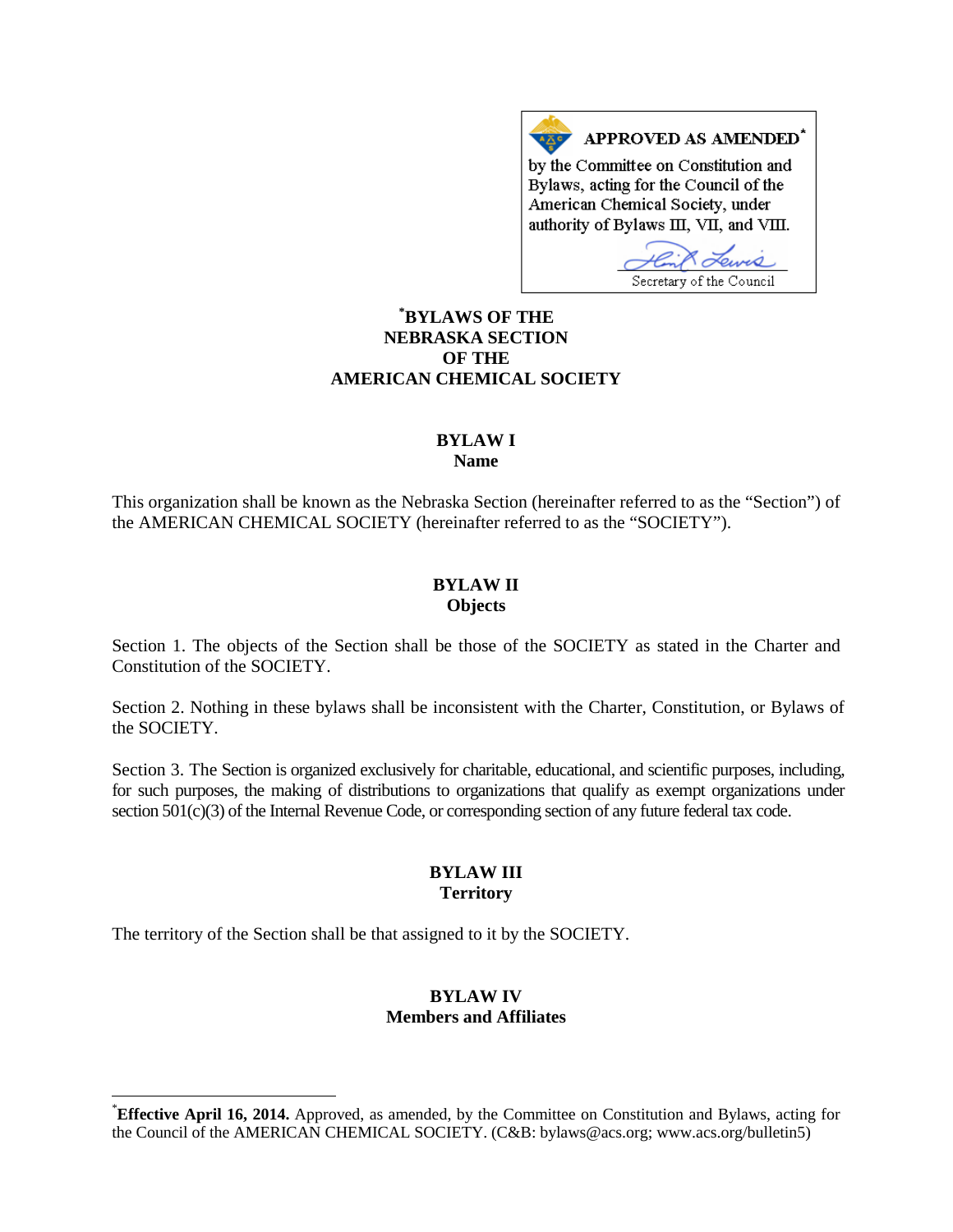Section 1. The rolls of the Section shall include those MEMBERS, STUDENT MEMBERS, and Society Affiliates of the SOCIETY residing within the territory of the Section, provided that exceptions to this rule may be made in conformity with the Constitution and Bylaws of the SOCIETY.

Section 2. The Section may have Local Section Affiliates as authorized in the Constitution and Bylaws of the SOCIETY. A Local Section Affiliate shall retain affiliate status only so long as payment is made of Local Section Affiliate dues of not less than two dollars (\$2.00) per annum.

Section 3. Members and affiliates shall have such rights and privileges as are accorded them by the Constitution and Bylaws of the SOCIETY. Affiliates may not vote for or hold an elective position of the Section, vote on Articles of Incorporation, or bylaws of the Section. Local Section Affiliates may not serve as a member of the Executive Committee. Society Affiliates may be appointed as Committee Chairs and may serve on the Executive Committee in a non-voting capacity.

## **BYLAW V Officers, Executive Committee, and Councilors**

Section 1. The officers of the Section shall be MEMBERS of the SOCIETY and the Section and shall consist of the Chair, Chair Elect, Secretary, and Treasurer. The offices of Secretary and of Treasurer may be held by the same person.

Section 2. The Section shall have Councilors and Alternate Councilors as provided in the Constitution and Bylaws of the SOCIETY.

Section 3. The Executive Committee shall be the governing body of the Section and as such, shall have full power to conduct, manage, and direct the business and affairs of the Section in accordance with the Constitution and Bylaws of the SOCIETY and these bylaws.

Section 4. The Executive Committee shall consist of the officers of the Section, the Councilor, Alternate Councilor, and three Members-at-Large. The Members-at-Large must be MEMBERS.

### **BYLAW VI Terms of Office**

Section 1. Elected officers of the Section and three Members-at-Large shall serve for a term of one year beginning on January 1 or until successors are elected. The Chair-Elect shall automatically succeed to the office of Chair at the end of the term of office of the Chair. Reelection is permissible for other elected officers.

Section 2. Councilors and Alternate Councilors shall be elected for terms of three years beginning on January 1. Any vacancy in the position of Councilor or Alternate Councilor shall be filled for the remainder of the unexpired term at the time of the next annual election. The vacancy may be filled until the next annual election by appointment by the Executive Committee.

Section 3. In the event of a vacancy in the office of Chair, the Chair Elect shall assume the added duties of the Chair for the unexpired term. All other vacancies shall be filled by the Chair by interim appointment for the period up to the next annual election, at which time the Section shall elect a MEMBER as described elsewhere in these bylaws.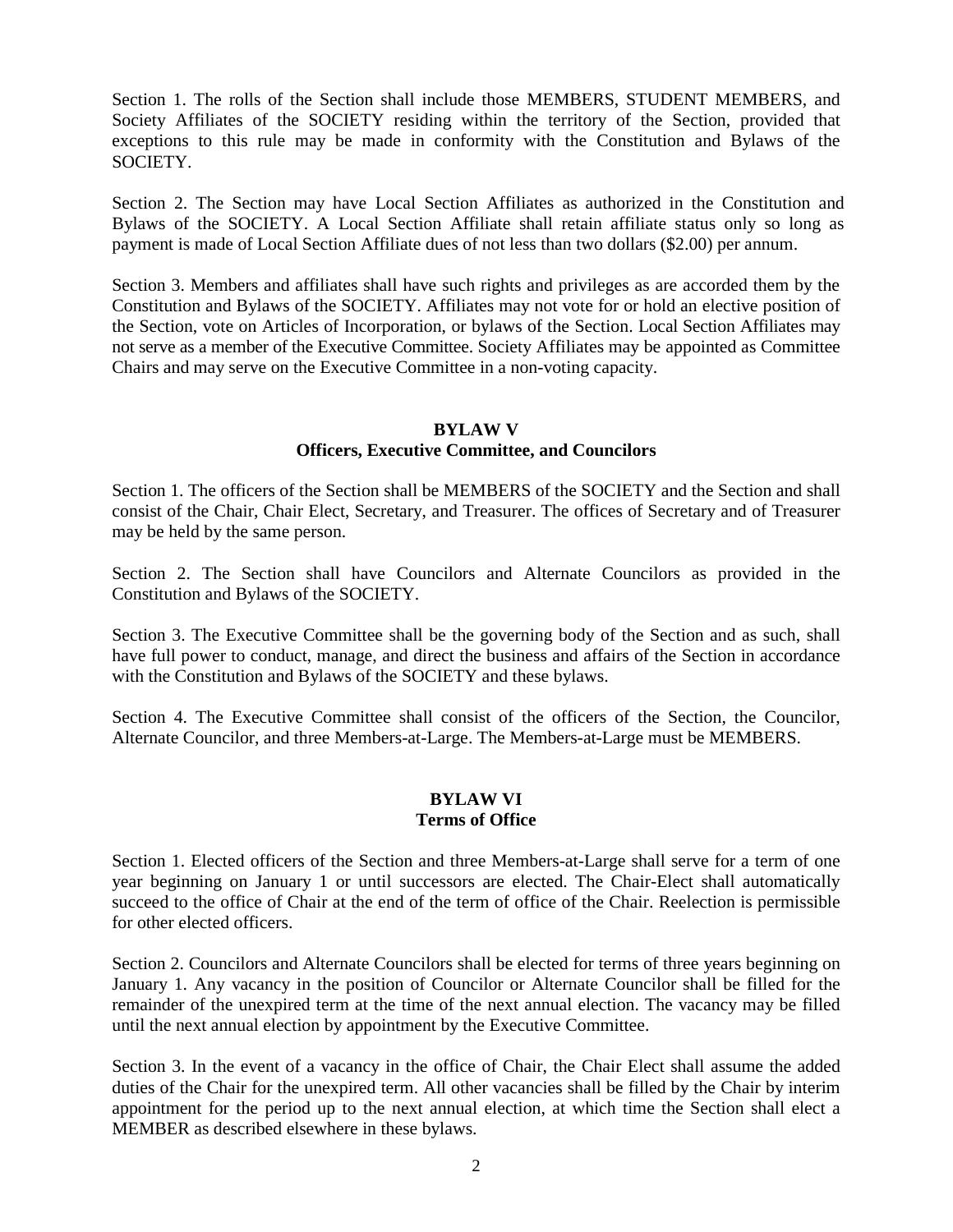## **BYLAW VII Manner of Election**

Section 1. Officers, Members-at-Large, Councilor, and Alternate Councilor shall be elected by a ballot of the members of the Section. The candidates receiving the largest number of votes for each office shall be declared elected. In case of a tie vote, the Executive Committee, by ballot, shall elect from among the candidates who share the tie vote; the candidate receiving the largest number of votes shall be declared elected.

Section 2. The Executive Committee shall serve as the Nominating Committee. Prior to October 1, the Committee shall disseminate its slate of candidates to the Section, and shall accept additional nominations until October 15, from members of the Section, provided the nominations are seconded by another member. In order to qualify, all candidates nominated shall have indicated willingness to serve if elected.

Section 3. The candidates for each office shall be listed in an order to be selected by lot on a ballot to be distributed to each member of the Section by November 1. A paper ballot will be mailed to any member who requests it.

Section 4. The tabulation of ballots shall be completed not later than November 21. The election results shall be validated by the Nominating Committee. The results shall be distributed to the members and certified to the Executive Director of the SOCIETY prior to December 1.

Section 5. In accordance with the SOCIETY's Bylaws, balloting procedures should ensure fair balloting that is open to all eligible members, protection against fraudulent balloting, and the timely reporting and archiving of balloting results.

## **BYLAW VIII Duties**

Section 1. The duties of the officers shall be those customarily performed by such officers, together with those responsibilities prescribed by the Constitution and Bylaws of the SOCIETY and by these bylaws. Other duties may be assigned by the Executive Committee.

Section 2. The Chair of the Section shall serve as Chair of the Executive Committee, to carry into effect the decisions and recommendations of that Committee, to preside at business meetings of the Section, to appoint all committees except as noted elsewhere in these bylaws, and to carry out all those duties required by the Constitution and Bylaws of the SOCIETY. In the absence of the Chair, the duties of the office shall devolve upon the Chair-Elect.

Section 4. The duties of the Secretary shall be to keep a record of the proceedings of the Section and of the Executive Committee, to maintain a list of members and affiliates, to distribute to members and affiliates such notices as the business of the Section may require, to submit a report to the Section annually, and to carry out the duties required by the Constitution and Bylaws of the SOCIETY and elsewhere in these bylaws.

Section 5. The Treasurer shall have charge of the funds of the Section, keep an accurate record of all receipts and disbursements, receive dues, and make those disbursements approved by the Executive Committee. The Treasurer shall render an account of all transactions and of the financial condition of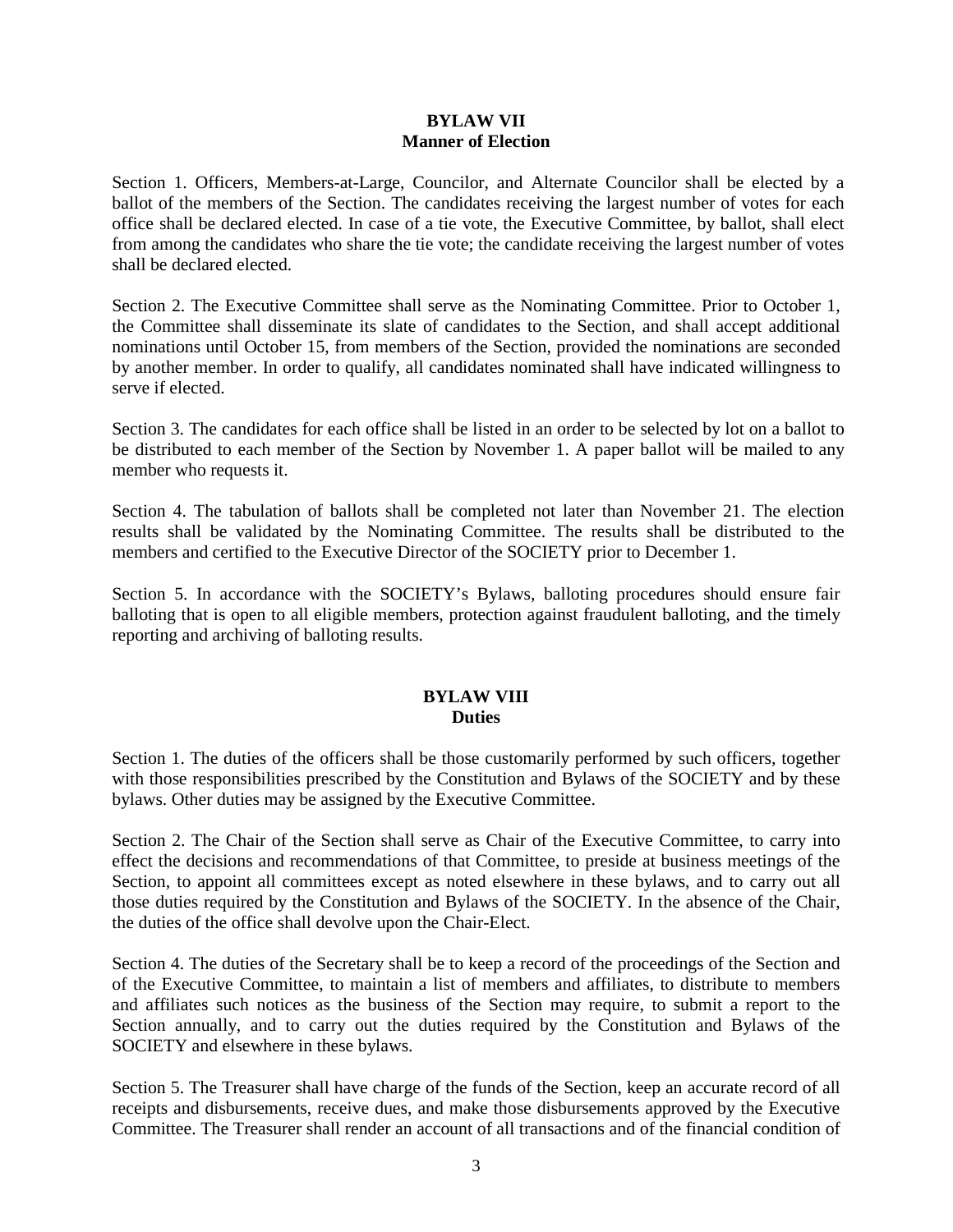the Section to the Executive Committee at times set by the Committee, and shall submit such reports as are required by the Constitution and Bylaws of the SOCIETY.

Section 6. The duties of the three Members-at-Large of the Executive Committee shall be to represent the interests of the members and to consider how the Section's actions will affect its members.

## **BYLAW IX Recall of Elected Officials**

Section 1. The elected officials of the Section are subject to recall for neglect of duties or conduct injurious to the SOCIETY. Recall procedures are not applicable to Councilors and Alternate Councilors elected by Local Sections.

Section 2. The recall of an official shall be initiated when a signed petition, indicating in writing the specific charges and reasonable substantiating evidence is submitted to the Chair from at least five voting members of the Section. In the event the Chair is the official in question, the Chair-Elect shall receive the petition and shall assume the duties of the Office of Chair with respect to this issue until the issue is resolved.

Section 3. The Chair shall, without delay, determine that the petitioners are aware of the gravity of their actions and the procedures to be followed. The Chair shall seek an alternate resolution to the problem and a withdrawal of the petition at this time. In the absence of a resolution to the problem, the Chair shall notify the members of the Executive Committee and call a special meeting within thirty days.

- a. The Executive Committee shall promptly continue the recall process or dismiss the petition as ill-founded or find an alternative solution to the problem. The Chair shall promptly inform the petitioners and the official of the decision of the Executive Committee.
- b. If the proceedings continue, the Chair shall assign the duties of the official to another MEMBER of the Section until the issue is resolved.
- c. If the proceedings continue, the official shall be offered an opportunity to answer the allegations in allegations in the petition before the Executive Committee.

Every reasonable effort shall be made to contact the official throughout this procedure. That effort shall include a certified letter to the last known address on the official SOCIETY membership rolls. Upon notification, the official shall have thirty days to make a written response to the allegations. The Executive Committee shall decide whether to proceed after studying the official's response. The Chair shall inform the official and the petitioners of the decision of the Executive Committee.

If no contact with the official can be made after a reasonable effort, the Executive Committee may remove the official in question with a two-thirds (2/3) vote of the remaining members.

- d. If the proceedings continue, the official shall choose one of the following options:
	- (1) The official may resign.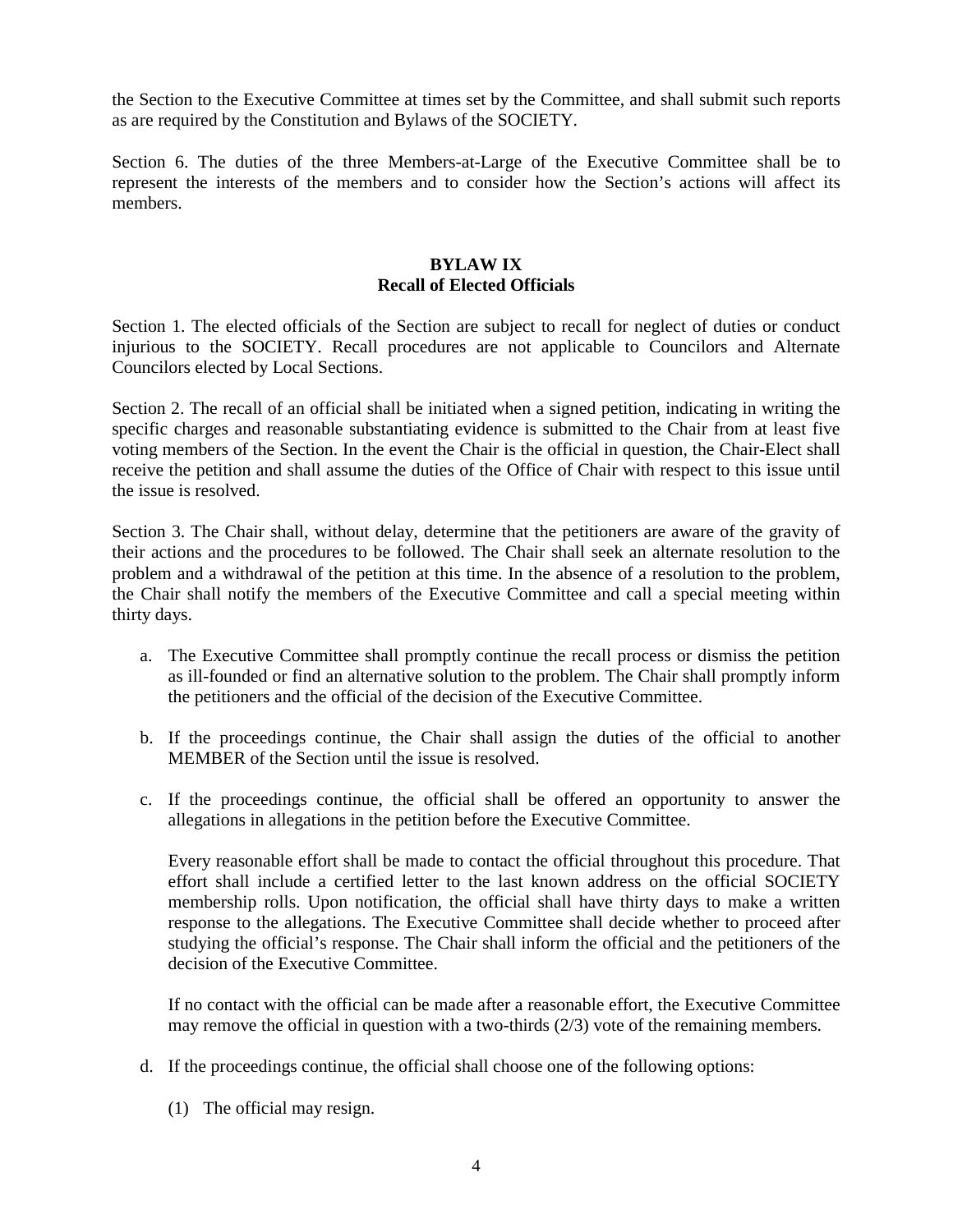- (2) The official may request a recall vote in the same manner as the original election, which must be consistent with the Section bylaws. The voting membership shall be informed, through brief written statements prepared by the Executive Committee and the official, of the issues involved with the recall vote. Both statements shall be distributed to the voting membership before the vote is taken.
- (3) The official may request a hearing and a recall vote by the remaining members of the Executive Committee. A two-thirds (2/3) vote of the remaining members of the Executive Committee shall be required to recall the official.
- (4) The official may choose not to respond and thus forfeit the position.

Section 4. The vacancy provisions of these bylaws shall be used to fill a vacancy caused by a recall process. The membership of the Section and the Executive Director of the SOCIETY shall be informed of the results of the recall process and the replacement of the official.

# **BYLAW X Committees**

Additional ad hoc committees may be established by the Chair of the Section for stated purposes.

## **BYLAW XI Meetings**

Section 1. The Executive Committee shall hold its governance meetings no less than quarterly. The Executive Committee shall meet upon due notice to its members at the call of the Chair or at the request of a majority of the members of the Committee. In the absence of a quorum, which shall be a majority of the members of the Executive Committee, called meetings of the Executive Committee shall adjourn to a date. The Section shall hold at least four regular meetings at places and times designated by the Executive Committee.

Section 2. The Section may hold special meetings at the call of the Executive Committee or at the request of 20 percent of the members of the Section. The notices of special meetings shall state the exact nature of the business to be transacted and no other business shall transpire at such meetings.

Section 3. Due notice of all meetings shall be sent to each member and affiliate of the Section. The Executive Committee is responsible for carrying out the business of the Section. A quorum for the transaction of business at a Section meeting shall consist of 15 members of the Section. No business shall be conducted in the absence of a quorum.

Section 4. The Executive Committee shall set the order of business for regular meetings of the Section. The order of business may be suspended by a majority vote of the members present at any regular meeting.

Section 5. The most recent edition of *Robert's Rules of Order Newly Revised* shall be the parliamentary authority for all matters not covered in these bylaws or in the SOCIETY's documents.